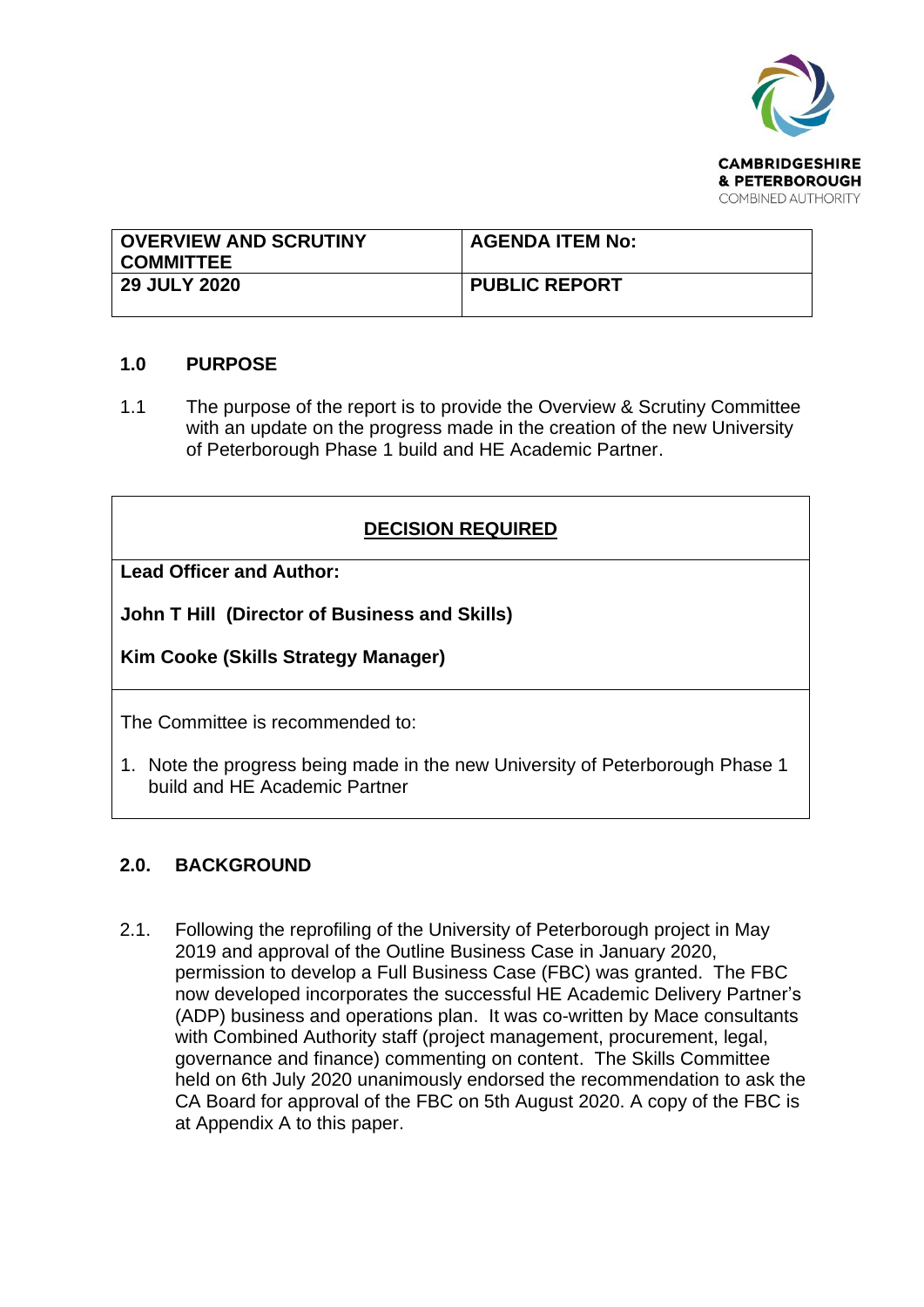- 2.2 The FBC's key components to note include:
	- the successful Award of the HE ADP RIBA 3 designs to inform a full planning permission submission for the 4 acre site on Bishops Road, Peterborough;
	- the key legal documents and structure required to mobilise the build; and
	- a two stage JCT design and build contract for the main contractor to build Phase 1.

The FBC also demonstrates the commercial viability of the new University of Peterborough Phase 1 curriculum offer and business model. It incorporates the stress-tests carried out on the model for post COVID-19 delivery taking on board student demand data, business engagement strategies, key stakeholder engagement, communication and marketing strategies.

2.3 The CPCA, PCC and the ADP will form a special purpose vehicle (PropCo) to build the new campus on the Embankment site within the terms of a suite of transactional agreements. Conditions Precedent in the transactional agreements state that the completion of the overall project is conditional on: LGF funding being awarded; planning permission being obtained; and the Building Contract being successfully procured.

2.4 Project governance has been established to reflect the current arrangements within each organisation. CPCA will, under a Service Agreement be granted authority by (PropCo) to manage the design, procurement and delivery of phase 1 within parameters agreed with PropCo. Responsibility for the delivery of phase 1 will be mandated to a Transition Board and Project Management Board until the suite of legal arrangements are signed in August 2020, thereafter it will be managed within PropCo. The CPCA Service Agreement will remain in place for the term during which CPCA holds shares in PropCo. The strategy, framework and plan for dealing with change is embedded within the project governance arrangements.

2.5 Due to the COVID-19 pandemic and the need for a national and regional skills recovery plan, it is imperative that the local labour market for skills is reassessed and redefined. The Business and Skills directorate are commissioning an Integrated Business and Skills Insight programme which will inform the Business and Skills recovery programme post COVID-19. The findings of the commissioned refresh work, will enable us to revisit the evidence base/data currently held within the Combined Authority's key documents including the Cambridgeshire and Peterborough Independent Economic Review (CPIER), the Local Industrial Strategy (LIS) and the Skills Strategy (SS).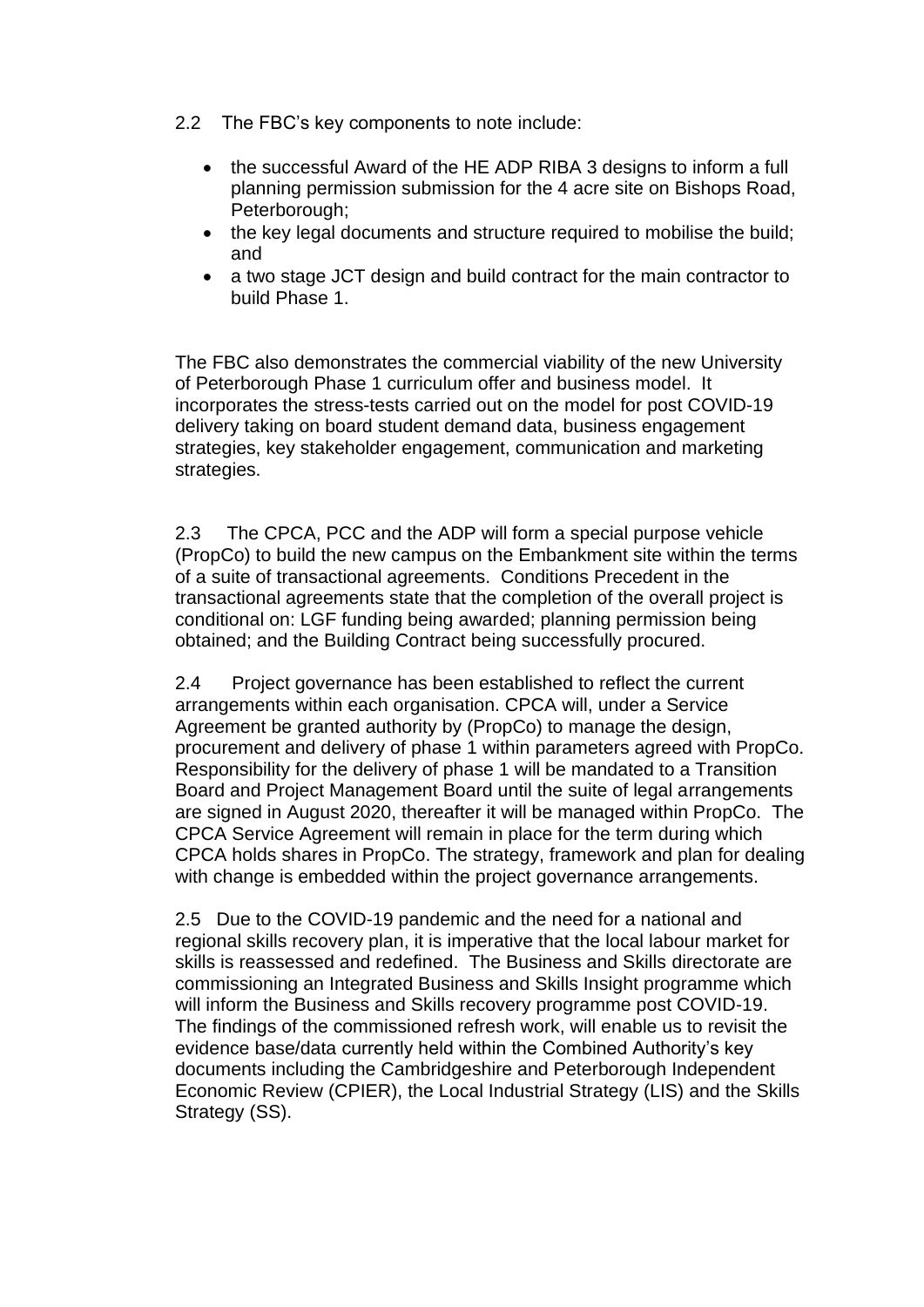2.6 The new University of Peterborough is key to the regeneration of the skills and education marketplace for higher value skills in our economy. It needs to focus on the skills gaps within the Peterborough, Fenland and Huntingdon areas. Our ability to support the skills recovery programme in HE will include widening participation and improving social mobility as well as our ability to grow and retain local talent. Currently the East of England is the 2nd lowest of all regions in the UK for participation in HE at 44%. The national average is 47%.

2.7 The HE academic offer will be tailored to the current and future demands of businesses in the City and wider area as well as leveraging new high value businesses to the region. The new University delivery model will be agile and flexible in its approach to delivery with a curriculum offer in health and social care, education, business, sciences, digitalisation and technologies as well as agriculture and environmental sustainability. Life Sciences addressed in the CPIER as a priority area will, following the pandemic become an area of need and growth. The plan for the qualifications to be provided, space required and staffing levels has been developed through the negotiated procurement process with the HE ADP and the development of the Shadow Curriculum Model referred to above to support the sub-economies of the region. The curriculum identified in the FBC has been expanded from 3 faculties outlined in the OBC shadow curriculum to include an additional faculty in Health & Social Care and Education.

The 4 faculties now cover:

- Business, Innovation, Entrepreneurship and Professional Services.
- Creative & Digital Arts and Sciences.
- Agriculture, Environment and Sustainability.
- Health & Social Care and Education.

Future phases of the new University of Peterborough programme and the Post COVID-19 Skills Recovery Plan will see other curriculum areas added to the portfolio as the future phases are developed.

- Engineering
- Manufacturing and Advanced Materials
- Logistics and Distribution
- Life Sciences;

Phase 2 of the University Campus will be a Research and Innovation Centre and Phase 3 will address the growth and expansion of Phase 1 enabling the HE ADP to grow student demand and the curriculum offer.

Future buildings timeframe and costs are:

• Phase 2 (£18m): commercial research and development expansion, which can proceed independently of Phase  $3 - 2,200$  sqm – October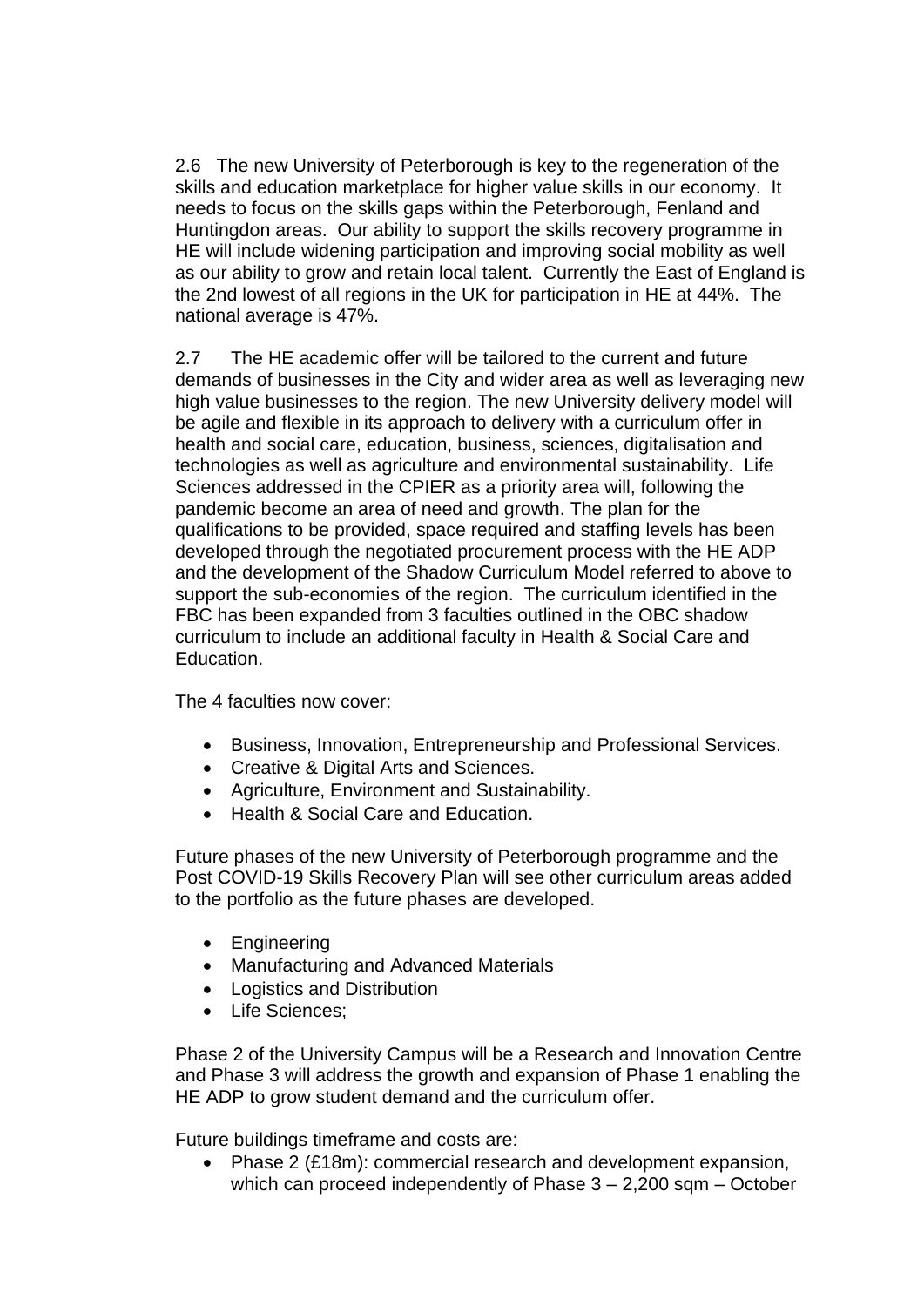2020 to January 2022 (subject to BEIS confirmation 30 July 2020 – potential to accelerate delivery).

• Phase 3 (£85m including land): growth from 2025 students up to 10,000 students on roll by 2029/2030. It comprises two further teaching focused buildings Phases 3a and 3b, opening in 2025 and 2028. Spade in the ground (commencement of Phase 3) Q4 2021 - Completion of Phase 3a (for occupation) September 2025. Total build of Phase 3 is 13,500 sqm.

Phase 1 is a £30.47M capital build for a 5300 sqm building based on the original drawings and designs tabled at the public consultation in February 2020. The location of the building and the site plot identified in the OBC as land off Bishops Road, along the Embankment site on the Wirrina car park remains unchanged. This site has been located with land zoned in the Local Development Framework as reserved for University. The total of the land contribution is £1.87M bringing the total budget for the build to £30.47M.

Employment outcomes:

- Number of temporary jobs created: 50 in construction
- Number of jobs created: 33 University staff initially.
- Number of indirect jobs created: 66 in the University supply chain rising to 398.
- A further 166 directly employed staff as the University Faculties grow.
- Number of indirect jobs to be created: 14,000
- Number of Apprenticeships to be established:
- Level 6 (over 3 years)  $-4,383$
- Level 7 (over 3 years)  $-677$ .

## **3.0 MANAGEMENT OF THE PROJECT**

3.1 The project has a number of stakeholders including: planning consultees; neighbours; Members of Parliament; and PCC and CPCA. These key internal and external stakeholders will be managed under a strategy agreed between PCC and CPCA, outlined in the established stakeholder engagement and communications strategy.

3.2 The project is led by CPCA in partnership with PCC who have agreed Heads of Terms for operation of the new University with the ADP. CPCA will provide funding to support the development of the university campus (which will be owned by CPCA, PCC and the ADP and leased to the new University) through existing capital monies and grants. PCC is working with CPCA to support the delivery, and in particular is providing the land for phase one.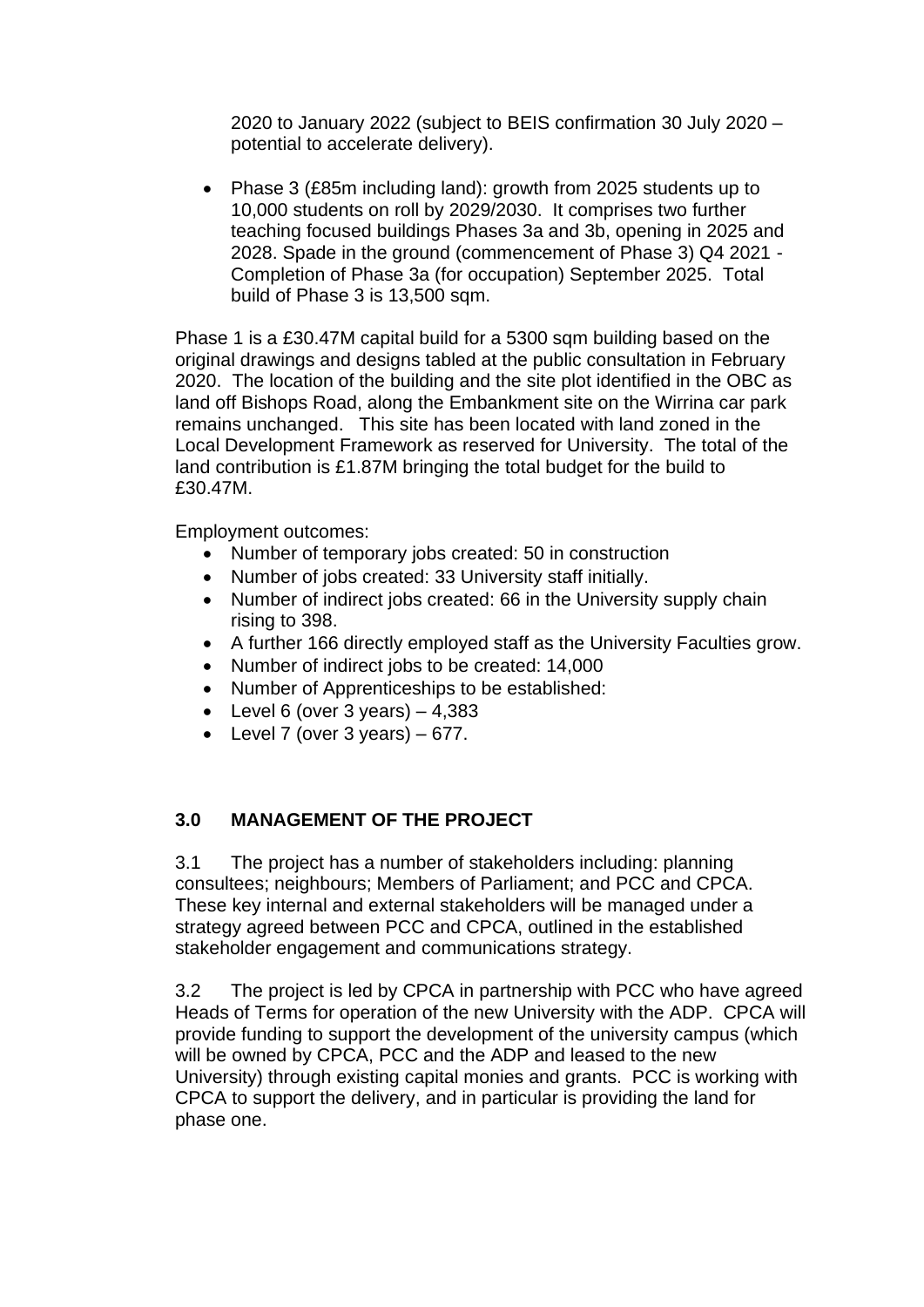3.3 CPCA and PCC have put in place the resources needed to manage the work streams required to deliver the project, based on an understanding of the shared goals. CPCA have appointed external consultants to ensure the necessary capacity and capability is available for successful implementation of the project.

- 3.4 The project plan has been developed around the following key dates: spade in the ground (commencement of phase one) Q3 2020; and completion of phase 1 (for occupation) September 2022. To achieve these milestones there are two key work streams: procure the ADP (substantially complete); and develop, design and procure a Main Contractor to deliver phase 1 infrastructure (design has reached Stage 2 and a short-list of prospective contractors has been agreed).
- 3.5 Responsibility for benefits realisation will sit with PropCo and the new University and a roadmap of milestones and steps towards them has been agreed by CPCA, PCC and the ADP in the Heads of Terms.
- 3.6 A detailed project risk register (including control strategies) has been developed based on the following risk categories: surveys and site constraints; commercial; design; legal; procurement; operational; and governance. The project team holds quarterly risk workshops and the risk register is reviewed monthly at the Project Management Board. Project assurance will be the responsibility of PropCo and new University for the building and HE operations respectively.
- 3.7 The project will adopt the BSRIA Soft Landings framework and follow the five Stages of the Soft Landings process. Stage 1: Inception and Briefing, Stage 2: Design Development is predicated on Stage one; while Stage 3: Pre-handover requires follow-through with Stage 4: Initial Aftercare. This will help solve any performance gap between design intentions and operational outcomes; the scope will be finalised and agreed with the ADP and the main contractor from September 2020.

## **4.0 HE PARTNER AND LEGAL STRUCTURE**

4.1 The HE Partner procurement selection and award process commenced in August 2019 and through a negotiated process enabled the CPCA to work with the successful HE partner to inform the design of the building for Phase 1. The award of this contract and the launch of the HE Partner will take place in July 2020. Due to the complexity of this project, multiple clients and stakeholders the project requires careful sequencing and coordination for all elements of the legal structure and the project objectives are to be met.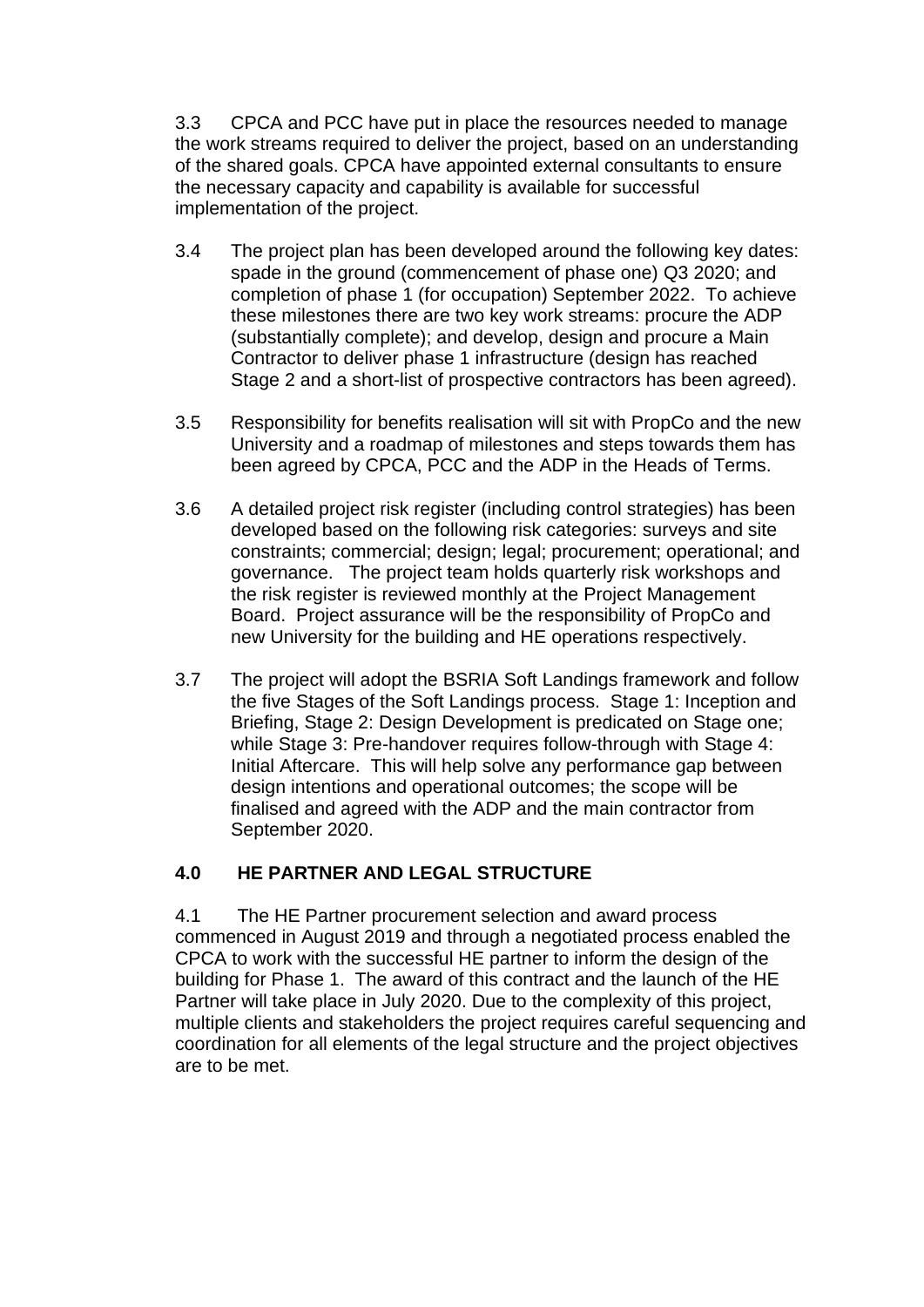- 4.2 The Combined Authority carried out a Competitive Procurement process and has identified the preferred bidder, the ADP, with whom we will deliver the new University of Peterborough. The process included securing a capital input by the ADP.
- 4.3 The deal will be documented through a suite of transactional agreements to be signed by all parties by the end of August 2020 and a CPCA Service Agreement will also be in place from August 2020 to give authority to the CPCA and its agent to act on behalf of PropCo in the design, and delivery of phase 1 of the new University.

## **5.0 MAIN CONTRACTOR PRECONSTRUCTION AGREEMENT**

- 5.1 In May 2020, the CPCA issued a 2 stage JCT Design and Build procurement on behalf of PropCo, to source a main contractor for the Phase 1 build. An OJEU compliant notice was issued on Pro North and the first stage comprising of Standard Selection Questionnaires resulted in 19 returns. These returns were reviewed by a technical evaluation panel of 7 industry experts and a short list of 5 companies drawn up.
- 5.2 The next stage of the procurement saw the Invitation to Tender go live on 25th June 2020 with returns due by 23rd July 2020. The evaluation and moderation of these tenders will take place by the technical review panel on 31st July 2020 resulting in the successful main Contractor being asked to enter into a Preconstruction Service Agreement in August 2020 to develop the design and agree a fixed price for the Phase 1 build.

## **6.0 COVID-19 IMPACTS AND OPPORTUNITIES**

6.1 Detailed stress testing with the ADP was carried out through a series of COVID-19 workshops to ascertain the impacts of COVID-19 on the performance and viability of the University Phase 1 project in regard to student numbers. The stress testing workshops attended by members of the Business Board, Mace and their HE consultants as well as representatives from the successful Academic Delivery Partner were held to stress-test their business and operating model for flexibility and agility to flex to meet the changing needs within HE caused by the pandemic. The findings of the workshops identified these impacts as well as recognising that COVID-19 also provides opportunities.

6.2 Following the impact of Covid-19 the ADP set up a COVID-19 task force and made an immediate move to online delivery. Its business model is less exposed to the potential impacts of COVID-19 than other Higher Education Institutions for a variety of reasons including pre-existing blended delivery, lower reliance on international students, low buildings overheads, low gearing and a broad curriculum offer.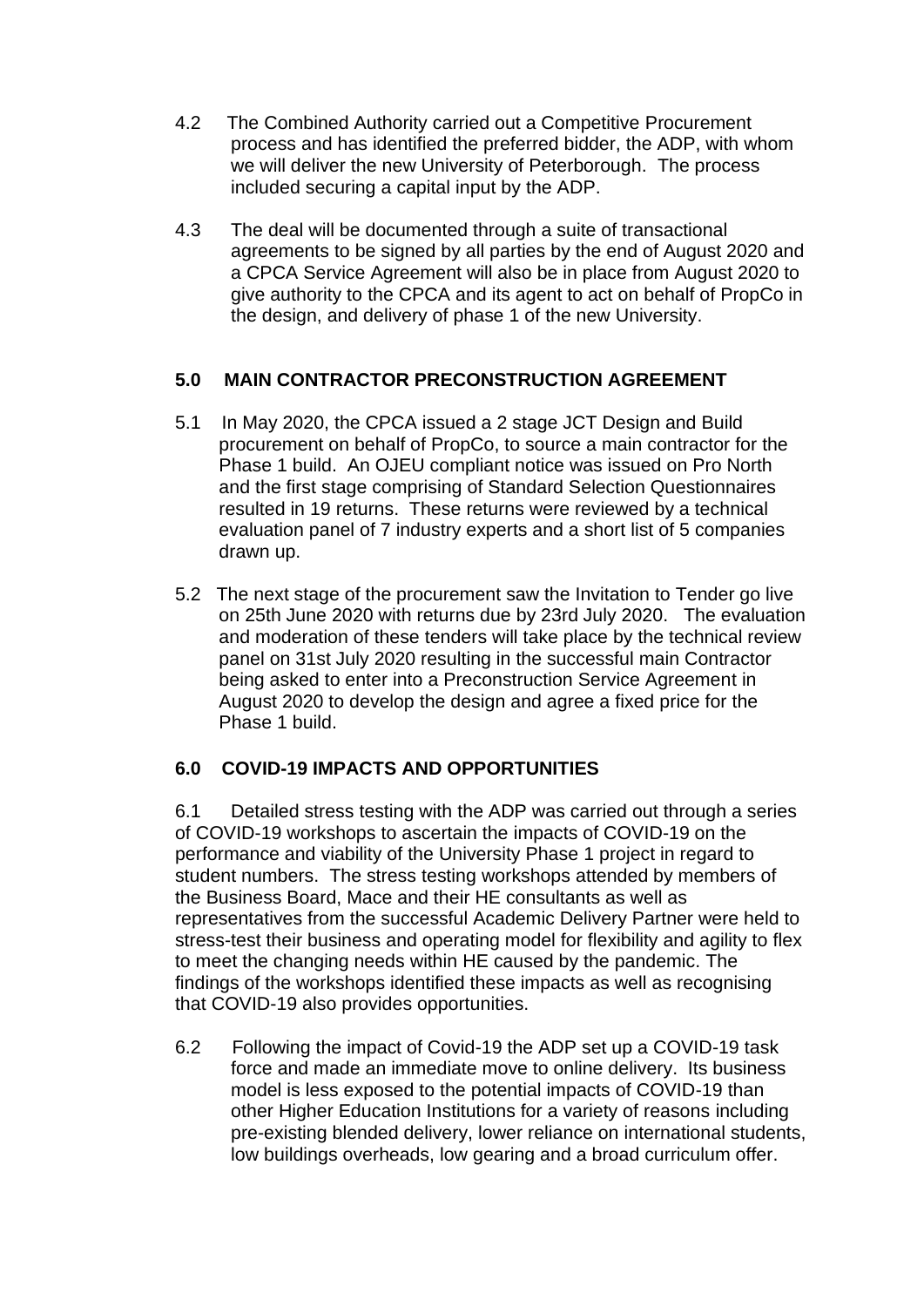- 6.3 The ADP has already started the first phase of work on development of the portfolio of courses for the new University in Peterborough and their suitability post COVID-19, including engagement with key stakeholders. Local demographics indicate HE is about to enter a period of growth in the market, not least due to the latent demand in the "cold spot" identified in the strategic case. It will particularly target:
	- First generation HE students of all ages.
	- People who are unemployed, retraining or upskilling (esp. post COVID-19)
	- Large Corporates and bespoke apprenticeship programmes.

6.4 The ADP also has a strong track record in Degree Apprenticeships, built on a reputation for vocational based HE provision; a brand that will be further carried into Peterborough. They are undertaking a wide range of preparatory activities to develop the curriculum offer taking full account of the impacts of (and opportunities presented by) COVID-19 as they become clearer.

6.5 The relative stability, robustness and strength of the ADPs business model and financial position includes the fact that they are less exposed to the potential impacts of Covid-19 than other HEIs for a variety of reasons including pre-existing blended delivery, lower reliance on international students, low buildings overheads, low gearing and a broad curriculum offer that is likely to be more resilient to the impacts of Covid-19. The ADP has already started the first phase of work on development of the portfolio of courses for the new University in Peterborough and their suitability post Covid-19, including engagement with key stakeholders.

6.6 They are undertaking a wide range of preparatory activities to develop the new University of Peterborough offer taking full account of the impacts of (and opportunities presented by) Covid-19 as they become clearer. Local demographics indicate HE is about to enter a period of growth in the market, not least due to the latent demand in the "cold spot" identified in the strategic case. It will particularly target:

• First generation HE students of all ages.

• People who are unemployed, retraining or upskilling (esp. post Covid-19)

• Large Corporates and bespoke apprenticeship programmes.

- 6.7 Extensive planning is underway, and measures are already being implemented to ensure safe social distancing on campuses for as long as is required. The ADP will manage COVID-19 risks (the primary risk being lower than forecast student numbers) in a variety of ways including:
	- Only recruiting staff as needed, including limiting senior staff costs.
	- Flexible deployment of resources and management of costs.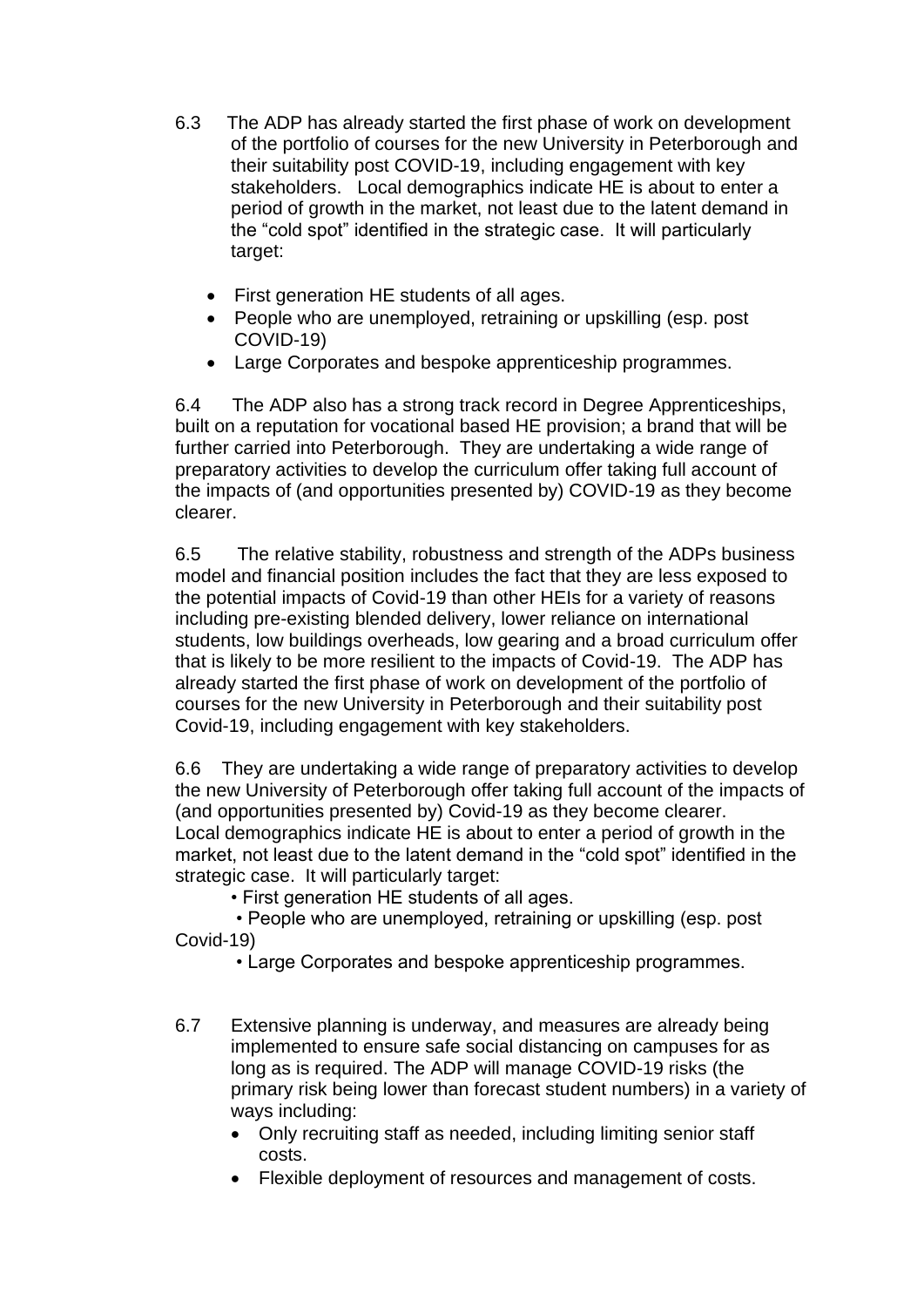- Using market intelligence to decide which courses to continue to develop.
- Careful planning of future building phases.
- Sharing costs with other locations operated by the ADP to create economies of scale.
- Prudent use of the contingency budget.

6.8 The creation of a technical University for Peterborough designed to meet the skills gaps in the region and drive up economic growth is unique in that the courses and qualifications offered will align to the sectors and industries required for recovery. Predicated on digitalisation and new technologies for delivery including mix and augmented reality as well as blended learning and online learning the university model was ahead of the curve pre COVID-19 and post COVID-19. Other HEIs will need to adapt their delivery models to ensure they retain their student demand. Students also demand face to face interactions, peer learning and peer review as well as wellbeing and safeguarding, therefore it is not possible or successful to just adopt the digital delivery methodology  $-$  a hybrid will be the way forward for all HEIs.

6.9 It is evident that recessional impacts may also drive students to study degrees that are sector specific via Degree Apprenticeships and higher-level degrees in companies that lead to jobs as an outcome. The ADP intend this to be a key feature of the new University of Peterborough offer. The ADP have drawn on previous experience of recessional impacts to develop contingency plans and are planning the new University of Peterborough offer based on this experience and engagement with local stakeholders.

6.10 There are potential positive potential impacts on student numbers, resulting from the forecast job losses over the coming months and high levels of unemployment medium term, as young people and older re-trainers look to move into university to avoid the peak period of unemployment. The vocational, practice-based nature of the ADP's proposed curriculum is designed to be attractive to adult learners seeking to upskill, re-train or join HE and to fill local skills gaps.

6.11 A key potential impact of COVID-19 is that it might make young people who live locally, more likely to study nearer to home; the ADP curriculum offer is designed to fill the gap identified through the "cold spot" and will, therefore, enable more students in the region to study from home should they wish to do so.

6.12 The ADP is committed to develop new local, regional and national industrial partnerships targeting companies or organisations within the areas of its proposed curriculum. These partnerships will match the ADP's key strengths to make new University of Peterborough sustainable in the medium and longer term.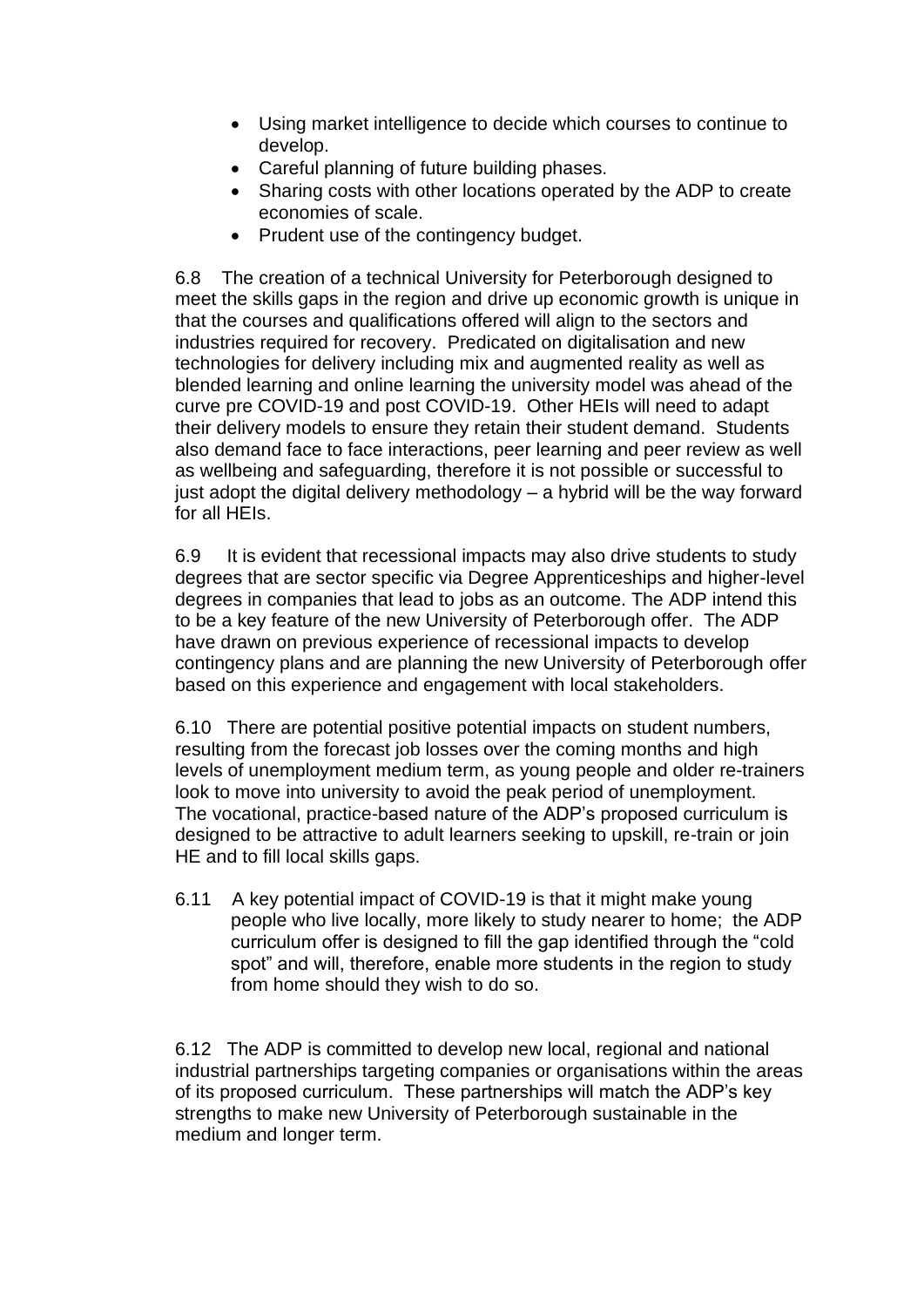6.13 A wealth of established and emerging evidence predicts that as a result of the Covid-19 crisis Peterborough and the Fens, will be one of the hardest hit economies in the UK. This is partly due to education deprivation and partly due to the region's low-tech industrial base; factors that combine to increase risks of the region also being one of the slowest to recover. To that end, the new University of Peterborough is critical to the economic recovery of the region.

6.14 Therefore, a more inclusive recovery and regrowth strategy is needed for region's economy; one which increases higher value, more knowledge intense and more productive growth and shifts the spatial distribution of economic growth and to support an increase in innovation-based business growth across the whole CPCA economy. This will be more important than ever in the recovery following the Covid-19 crisis. Widening participation and improving social mobility will support a more inclusive recovery.

6.15 The ADP has demonstrated that their predicted student numbers may well fluctuate due to the pandemic however, that means they may also increase as high employment, retraining, reskilling and upskilling through lifelong learning becomes a route into jobs and careers in the public sector as well as private industry.

## **7.0 FINANCE**

7.1 The agreed budget of £30.47m the phase 1 capital build will be funded as follows:

| <b>Funding Source</b>          | Amount $(E)$ |
|--------------------------------|--------------|
| <b>CPCA Capital Investment</b> | 12,300,000   |
| <b>LGF Investment Funding</b>  | 12,500,000   |
| Land contribution by PCC       | 1,870,000    |
| <b>ADP Capital Investment</b>  | 3,800,000    |
| (anticipated)                  |              |
| Total Funding (Phase 1 only)   | 30,470,000   |

7.2 A key project objective is to create a sustainable operating model for the University such that, after initial start-up costs, it will operate on a self-sufficient basis. The outputs from the financial model show that the new University breaks even from 2022/23, generating a marginal surplus each year, although sensitivity testing indicates that the operating model is vulnerable to almost any level of reduction in income. Initial start-up costs for running the University are anticipated to exceed the available budget and the ADP will meet the full costs of working capital to cover this anticipated £5.4m deficit through a loan to the new University. The model shows that the key financial risks for the ADP and its ability to fully establish the University are: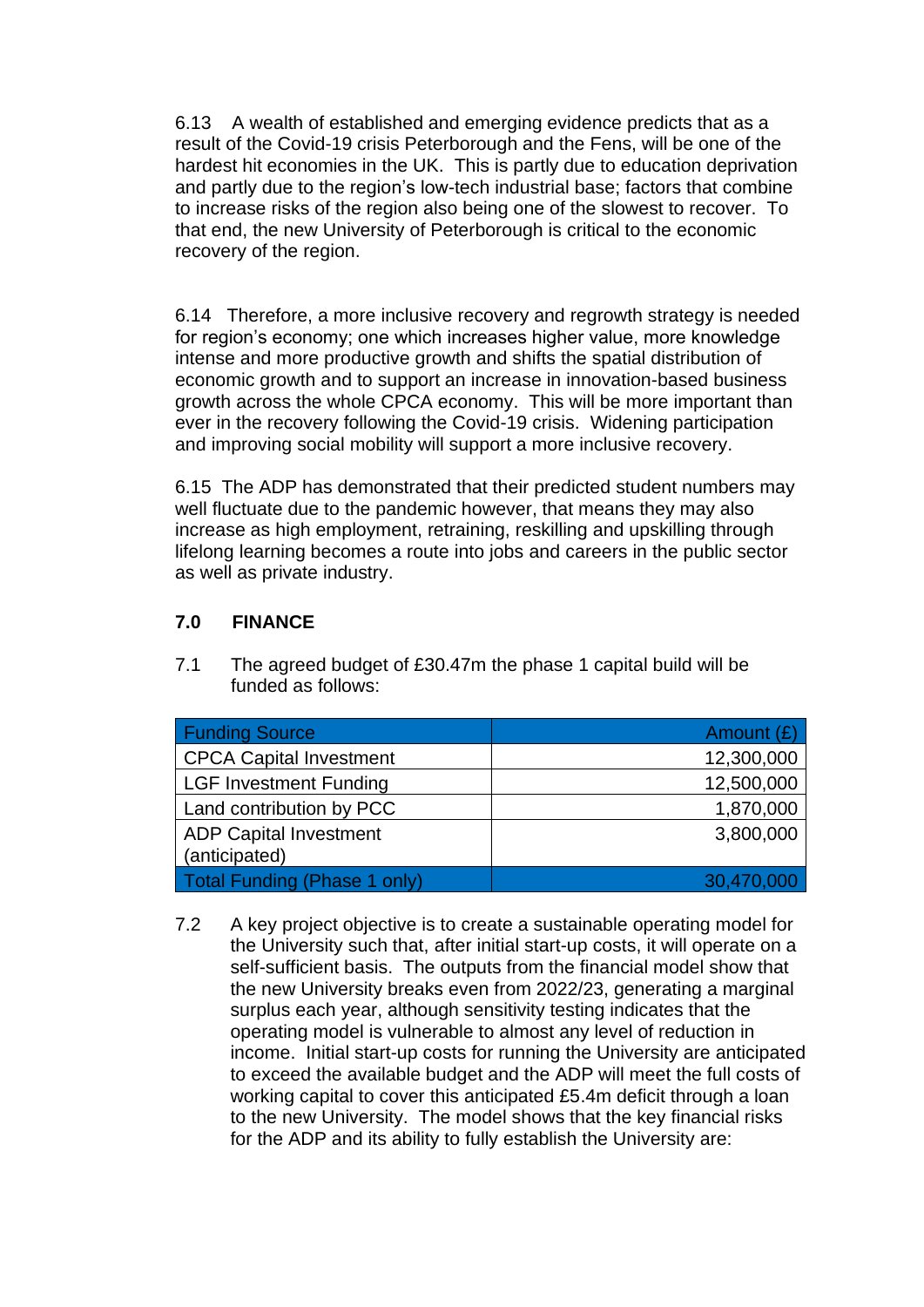- The need to recruit at least the student numbers anticipated by the model and maintain target per student fee levels to generate sufficient income (particularly in the light of the impacts of Covid-19).
- Potential increased costs, particularly for asset maintenance.
- Securing start-up funding
- 7.3 The potential mitigations for these risks include contingency provision throughout the ten year period, as well as a suite of measure to control costs and/or increase incomes. Subject to these considerations it is anticipated that funds will be available to meet both the project budget and the requirements of the new University operating model.

7.4 The LGF investment was approved by the Business Board and Combined Authority Board based on the option to sell the 12.3m shares purchased with Local Growth Funding by 2028. This would rely on a buyer being found for the shares and would affect the balance of control between shareholders in DevCo but would have no direct impact on the project financials and deliverability.

# **8.0 KEY ISSUES**

8.1 **Student demand and student numbers** annotated in the HE partner's bid is much lower than those originally predicted, however, for a new University starting out this is realistic. The original model was based on 15- 20% on campus delivery with the remainder off-campus, in work placements, on the job training, mature learners reskilling and retraining in the workplace too. The ADP has calculated their student numbers based on current working models with 30-46% on campus dependant on the qualification. It is our belief that with the introduction of more on-line learning and blended learning opportunities created by the COVID-19 pandemic, this will ensure that the ADP's current delivery model is developed to respond to the changing market and will in fact, be more akin to the one originally set up in the OBC.

8.2 **COVID-19 - post pandemic HE landscape.** Detailed stress testing with the ADP was carried out through a series of COVID-19 workshops to ascertain the impacts of COVID-19 on the performance and viability of the University Phase 1 project in regard to student numbers. A series of COVID-19 stress testing workshops attended by members of the Business Board, Mace and their HE consultants as well as representatives from the successful Academic Delivery Partner were held to stress-test their business and operating model for flexibility and agility to flex to meet the changing needs within HE caused by the pandemic. The findings of the workshops identified these impacts as well as recognising that COVID-19 also provides opportunities – see 6.0 above.

8.3 **Business Engagement and Curriculum Development.** Robust business engagement is key to the success of this project and with the skills landscape changing post COVID-19, it may well be that the